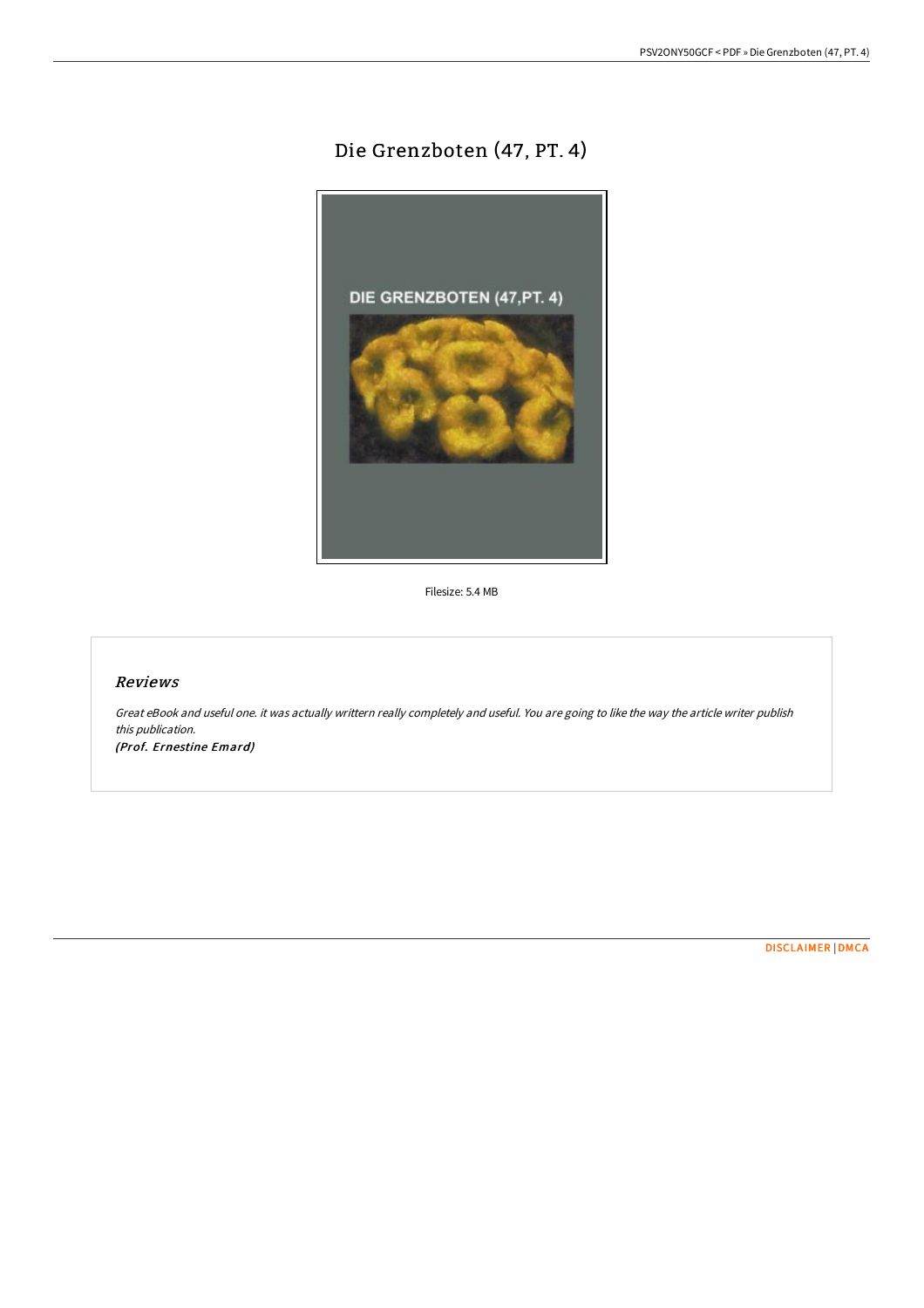## DIE GRENZBOTEN (47 , PT. 4)



To get Die Grenzboten (47, PT. 4) eBook, remember to access the link beneath and save the ebook or get access to other information that are have conjunction with DIE GRENZBOTEN (47, PT. 4) ebook.

RareBooksClub. Paperback. Book Condition: New. This item is printed on demand. Paperback. 62 pages. Original publisher: Washington, D. C. : National Center for Educational Evaluation and Regional Assistance, Institute of Education Sciences, U. S. Dept. of Education, 2007 OCLC Number: (OCoLC)180188136 Subject: Science -- Study and teaching -- Texas. Excerpt: . . . 8 aligning science assessmenT sTanDaRDs: TeXas anD THe 2009 naep Summary of grade 8 alignment Table 3 Average ratings of alignment of Texas grade 10 and 11 exit level standards and National Assessment Almost half the NAEP grade 8 content statements of Educational Progress grade 12 science content are unaddressed by the grade 8 Texas statements. statements Most other Texas content statements are only average partially aligned to the NAEP. But Texas also naep content area ( number of naep standards ) rating contains many content items not listed in NAEPs overall physical science ( 23 ) 1. 7 content statements. Most of the partially aligned matter ( 7 ) 1. 7 NAEP statements contain more content or more energy ( 9 ) 1. 7 detail than the corresponding Texas statements, motion ( 7 ) 1. 9 and Texas oen contains statements that imply content explicitly stated by the NAEP. e overall overall life science ( 13 ) 2. 0 alignment rating is 1. 6, between nonalignment structures and functions of living systems ( 7 ) 1. 9 and partial alignment. changes in living systems ( 6 ) 2. 2 overall earth and space science (13) 1. 0 earth and space in time (7) 1. 0 CONTENT ALIGNMENT AT GRADE 12 earth structures (1) 1. 0 earth systems (5) 1. 0e NAEP grade 12 science standards were all content ( 49 ) 1. 6 compared with the Texas Essential...

Read Die [Grenzboten](http://www.bookdirs.com/die-grenzboten-47-pt-4.html) (47, PT. 4) Online R Download PDF Die [Grenzboten](http://www.bookdirs.com/die-grenzboten-47-pt-4.html) (47, PT. 4)